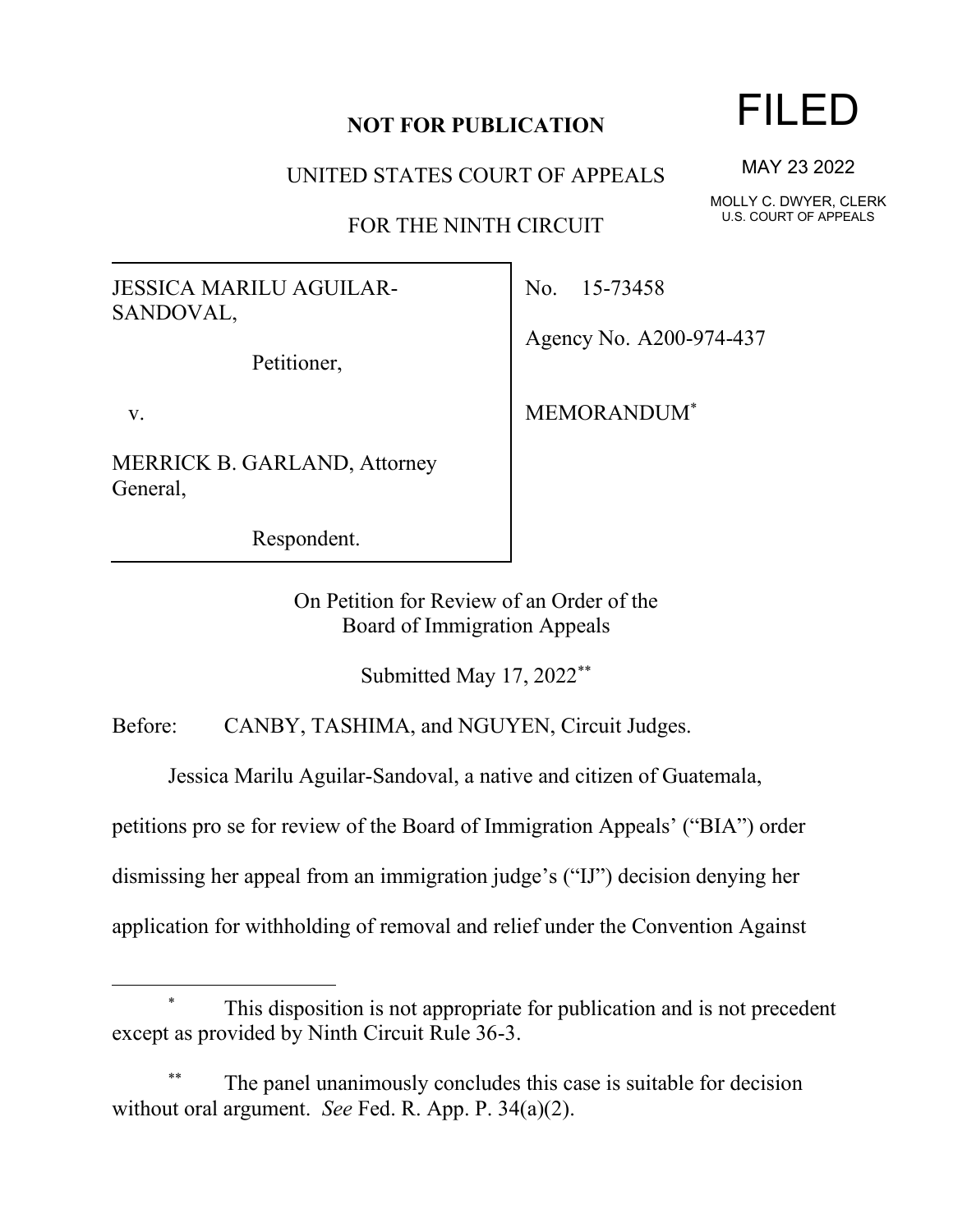Torture ("CAT"). Our jurisdiction is governed by 8 U.S.C. § 1252. We review for substantial evidence the agency's factual findings. *Conde Quevedo v. Barr*, 947 F.3d 1238, 1241 (9th Cir. 2020). We deny in part and dismiss in part the petition for review.

Substantial evidence supports the agency's determination that the harm Aguilar-Sandoval experienced in Guatemala did not rise to the level of persecution. *See Nahrvani v. Gonzales*, 399 F.3d 1148, 1153 (9th Cir. 2005) (persecution is an extreme concept). Substantial evidence also supports the agency's determination that Aguilar-Sandoval did not establish a clear probability of future persecution in Guatemala. *See Lanza v. Ashcroft*, 389 F.3d 917, 934-35 (9th Cir. 2004) (petitioner's evidence did not show clear probability of future persecution). Thus, Aguilar-Sandoval's withholding of removal claim fails.

Substantial evidence supports the agency's denial of CAT relief because Aguilar-Sandoval failed to show it is more likely than not she will be tortured by or with the consent or acquiescence of the government if returned to Guatemala. S*ee Aden v. Holder*, 589 F.3d 1040, 1047 (9th Cir. 2009). We reject as unsupported by the record Aguilar-Sandoval's contentions that the agency applied an incorrect legal standard or otherwise erred in the analysis of her CAT claim.

To the extent Aguilar-Sandoval contends that she is eligible for asylum, we lack jurisdiction to consider her contentions because she abandoned her application